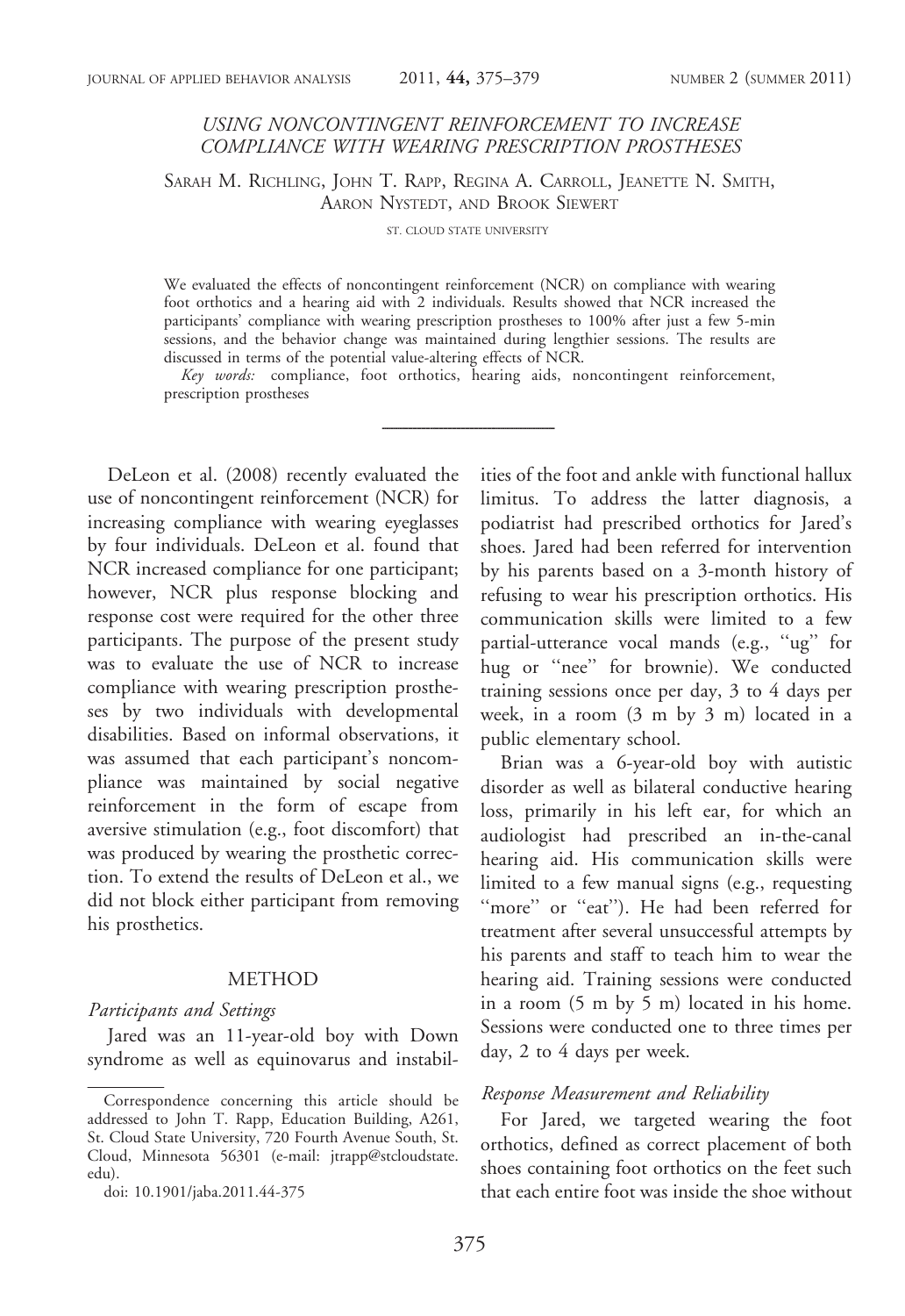the heel visible. For Brian, we targeted wearing his prescription hearing aid, defined as correct placement of the hearing aid inside the left ear canal such that the entire canal portion of the device was inside the ear canal with no part visible.

Observers used laptop computers to collect data on independent wearing of foot orthotics (Jared) and independent wearing of the hearing aid (Brian); the computers were equipped with a program that permitted duration recording. Observers scored the duration of each participant's target behavior in real time by recording the onset and offset of the behavior. These data were converted to a percentage of time by dividing the number of seconds of the event by the total number of seconds in the session and then multiplying that value by 100%. Interobserver agreement scores were obtained by having a second independent observer collect data in vivo or from videotaped sessions. To calculate interobserver agreement, each session was partitioned into successive 10-s bins and the two data records were compared on a bin-bybin basis (see Mudford, Taylor, & Martin, 2009). For Jared, interobserver agreement was assessed for 47% of the total number of sessions, and the mean agreement score for independent wearing of foot orthotics was 97% (range, 89% to 100%). For Brian, interobserver agreement was assessed for 44% of the total number of sessions, and the mean agreement score for independent wearing of the hearing aid was 90% (range, 83% to 97%).

# Design and Procedure

The effects of NCR on compliance with wearing foot orthotics and the hearing aid were evaluated using a nonconcurrent multiple baseline design across participants. We also evaluated the extent to which the participants' compliance persisted after toys were removed.

Preference assessment. A free-operant stimulus preference assessment (Roane, Vollmer, Ringdahl, & Marcus, 1998) was conducted with Jared to identify preferred objects for the NCR

phase. Jared participated in three 15-min assessments that were conducted on separate days. For Brian, during the NCR phase, we provided access to all of the toys and music assessed during a series of free-operant stimulus preference assessments, because a preference for specific item was not clearly demonstrated.

Escape. One or two experimenters were present in the room for each 5-min session. For Jared, each session began when the experimenter placed both shoes with orthotic supports onto Jared's feet. Each time Jared removed his shoes, the experimenter waited for 15 s (the escape period) and then placed both shoes back on his feet. For Brian, each session began when the experimenter placed the hearing aid inside of Brian's left ear canal. As with Jared, the experimenter waited for 15 s each time he removed the hearing aid and then placed the hearing aid back into the left ear canal. For both participants, other forms of problem behavior were ignored. This condition served as baseline.

*Escape plus NCR*. Sessions in this phase were identical to those in the escape phase except that the participants received noncontingent continuous access to either three (Jared) or six (Brian) preferred items, continuous music, and approximately 5 s of attention on a fixed-time (FT) 15-s schedule throughout the session. The preferred items generated various types of stimulation (e.g., visual, auditory, tactile). Each participant manipulated multiple items throughout the majority of each session. Attention from the experimenter included statements pertaining to toy manipulation and play but did not include statements pertaining to the wearing of the prostheses. Sessions in this phase were 5 min to 30 min in duration. The session length was increased following three consecutive sessions in which the participant wore the prosthetic for at least 95% of the session.

Escape plus NCR (attention only). Sessions in this phase were the same as those in the escape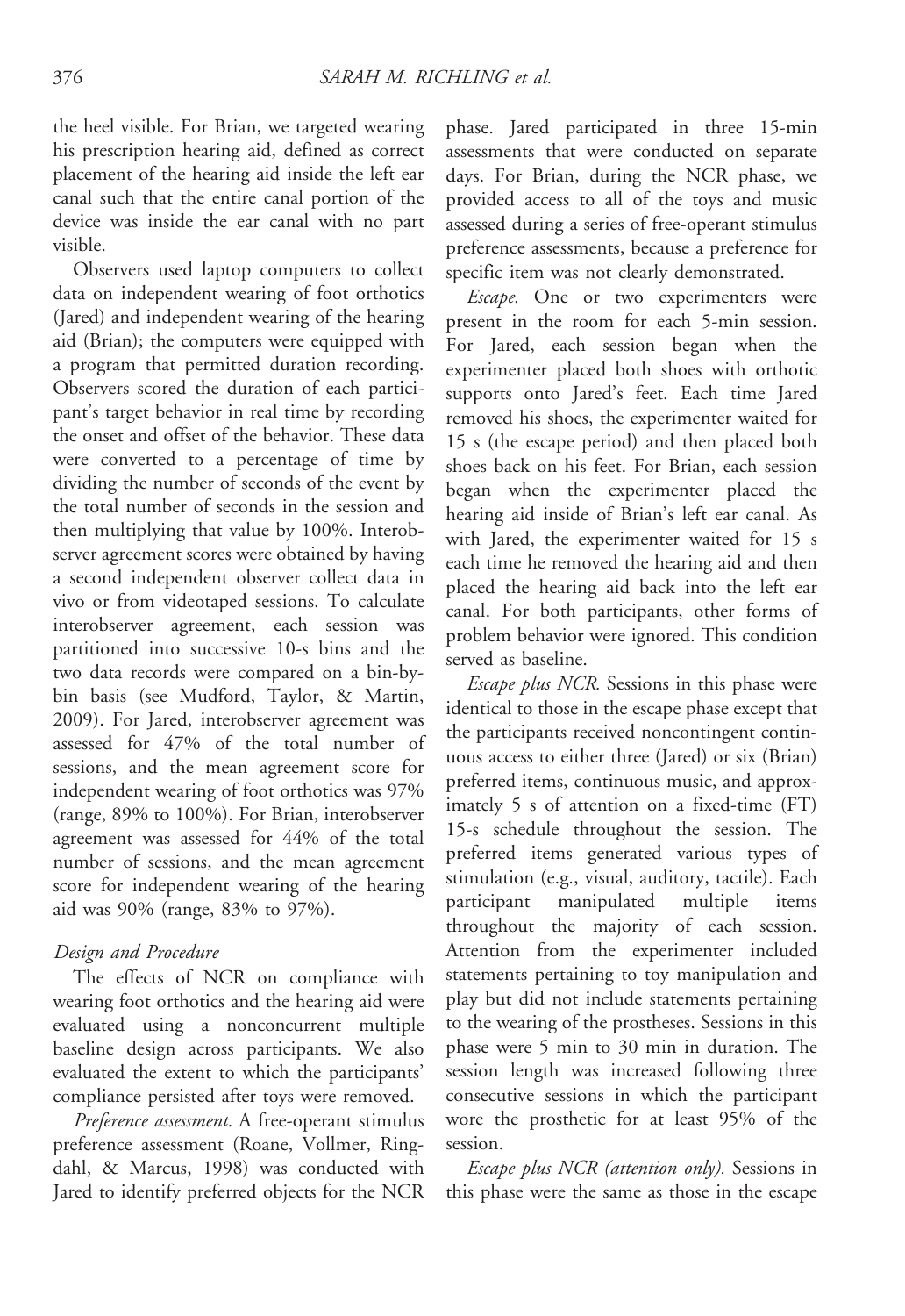phase except that the experimenter provided approximately 5 s of attention on an FT 30-s schedule during one 30-min session that was conducted in the session room and one 5-min session that was conducted in the hallways of the school (Jared) or in the general living area in the home (Brian) on a different day. During the 5-min hallway session (Jared only), Jared was verbally prompted to walk around the hallways of his school with an experimenter. Immediately after the hallway session, Jared was returned to his classroom while he was still wearing his shoes. No differential attention was provided for compliance with wearing the orthotics. The teacher conducted normal classroom activities. This classroom session lasted for 3 hr. During the 5-min living area session (Brian only), Brian was allowed to walk around the living room, kitchen, and bathroom areas of his home while still wearing the hearing aid. After the living area session, Brian's mother conducted a 3-hr session while the experimenter took a frequency count if Brian removed his hearing aid; however, differential attention was not provided for compliance with wearing the hearing aid. His mother conducted normal daily activities (e.g., preparing dinner and cleaning the living area). The purpose of this phase was to assess the generalization and maintenance of compliance with wearing the prostheses.

## RESULTS AND DISCUSSION

Figure 1 (top) shows the percentage of time Jared wore his shoes (with orthotics) across phases. During the escape phase, he wore his shoes for a low percentage of time  $(M = 3\%)$ . This percentage increased to 100% ( $M = 98\%$ ) during the escape plus NCR phase. Jared continued to wear his shoes as the session length was increased to 15 min (Sessions 13, 14, and 15) and 30 min (Session 16). In the escape plus NCR (attention only) phase, Jared wore his shoes for 30 continuous minutes (Session 17) in the session room, 5 continuous minutes while walking through the hallways of his school (Session 18), and 3 continuous hours in his classroom (Session 19).

Figure 1 (bottom) shows the percentage of time that Brian wore his hearing aid across phases. During the escape phase, he wore his hearing aid for a low percentage of time  $(M =$ 36%). Compliance with wearing the hearing aid increased to 100% ( $M = 87%$ ) during the escape plus NCR phase. Brian continued to wear his hearing aid as the session length was increased to 10 min (Sessions 15, 16, and 17) and 30 min (Session 18). In the escape plus NCR (attention only) phase, he wore his hearing aid for 30 continuous minutes (Session 19) in the session room, 5 continuous minutes while walking throughout the general living area in his home (Session 20), and 3 continuous hours in his home (Session 21).

The results show that NCR increased compliance with wearing prescription prostheses for both participants. In addition, the participants continued to wear their prostheses when only FT attention was provided. As suggested by Wilder, Normand, and Atwell (2005), it is possible that NCR abolished the removal of the prosthetic as a negatively reinforcing event. That is, when toys were present, wearing the prosthetic was a less aversive event. Given that Jared and Brian each continued to wear his prosthetic even after NCR was thinned to only attention, it is possible that they habituated to the stimulus that formerly evoked their noncompliance. Alternatively, it is possible that compliance was adventitiously reinforced by access to preferred items (see Carr et al., 2000); however, this interpretation seems less plausible because both boys received continuous access to preferred items even after removing their prosthetics during the first NCR session. Finally, due to the sequence of the phases, it is possible that NCR and escape (attention only) could have been effective. Similarly, it is possible that NCR with attention only could have been effective without the additional escape component.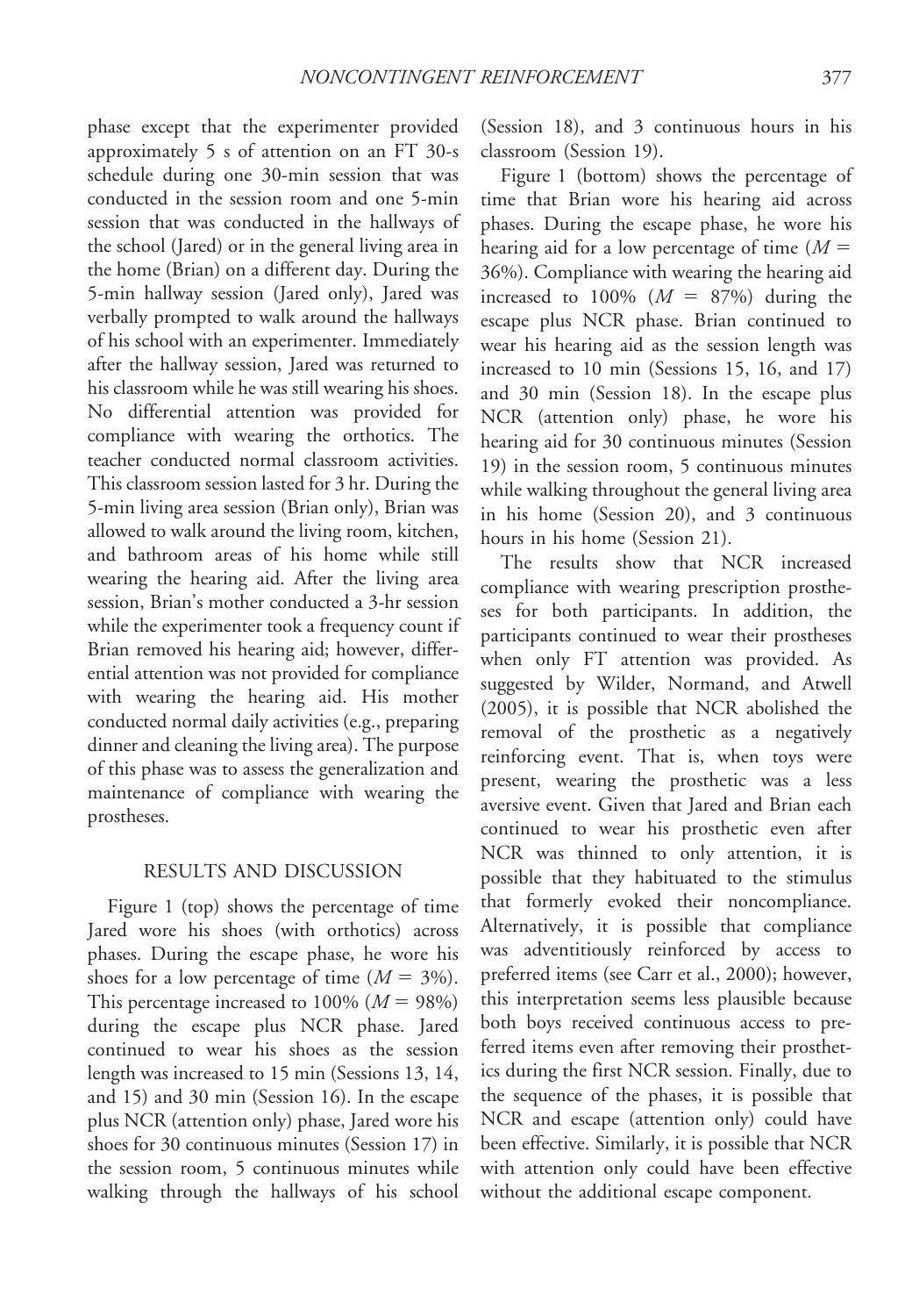

Figure 1. The percentage of time Jared wore his shoes across phases (top). The percentage of time Brian wore his hearing aid across phases (bottom).

It is not clear why NCR alone increased compliance for the participants in this study but 3 of the 4 participants in DeLeon et al. (2008) required additional treatment components to increase compliance with wearing eyeglasses. Although DeLeon et al. did not specify the nature of the noncontingent stimulation, providing the type of stimulation that was enhanced by wearing a hearing aid (e.g., auditory stimulation from music) may have

increased the effectiveness of NCR for Brian. Although the mechanism that facilitated the behavior change is not clear for either participant, the results do suggest that NCR altered the value of engagement in negatively reinforced noncompliance.

A potential limitation was that a formal functional analysis was not conducted to rule out other social or nonsocial variables that may have contributed to the participants' noncom